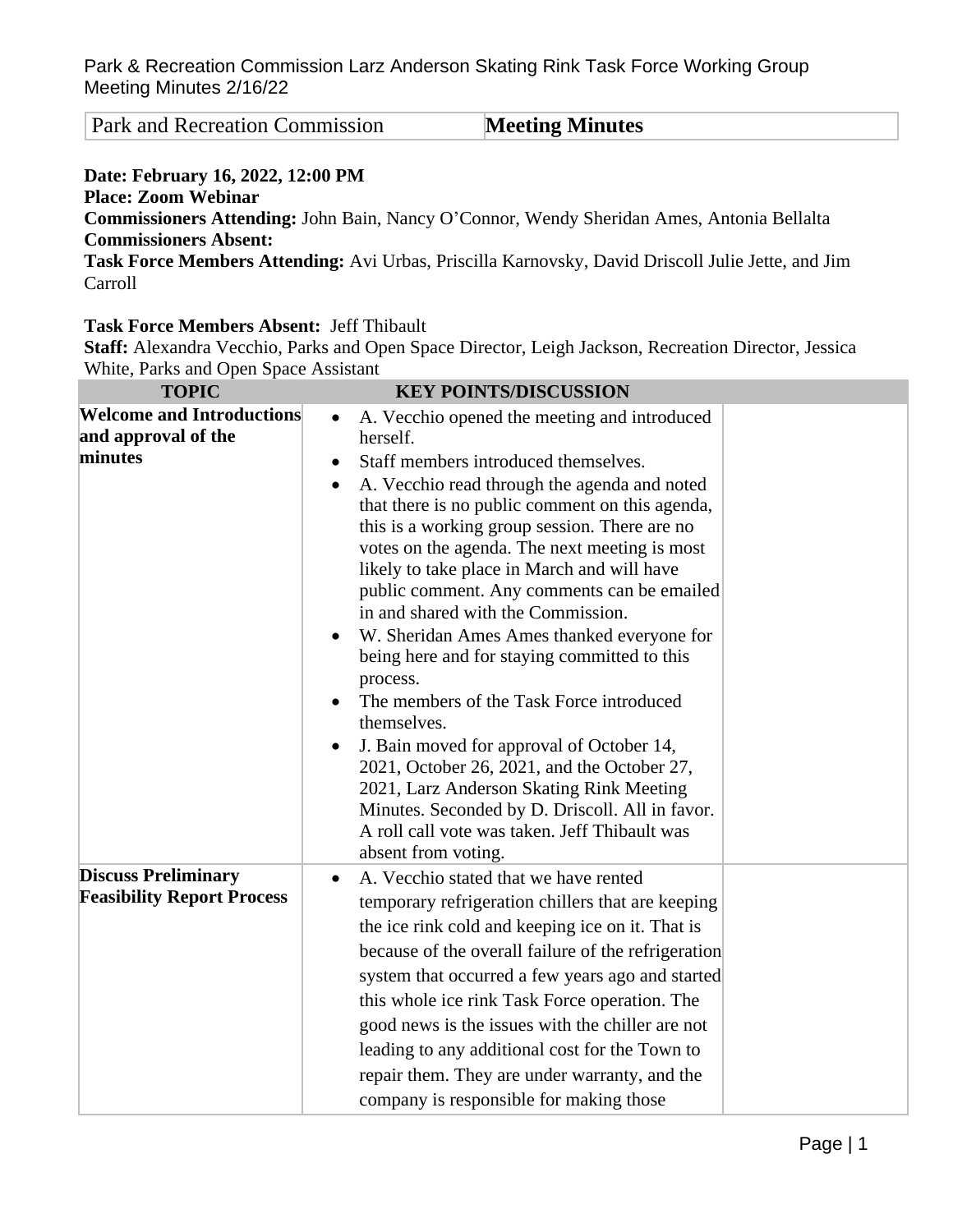repairs. The bad news is that we've had both these mechanical issues and we also had a couple of days last week where temperatures reached the 50s and 60s with full sun. She stated that between that combination of broken chillers and the effects of having an outdoor exposed rink as we dealt with for many years, the rink had to be closed for several days, and programming was canceled on those days as well. The contractor is there today and hopefully making the final set of repairs. A. Vecchio stated that we do hope to have the rink back open and running however it is working with only three of the four chillers. She is hoping to have that fourth chiller fixed and up and running today, but it has been a little bit of a back and forth with the consultants. She just wanted to take a minute to thank everyone, as well as all the staff that has worked so hard to bring us to this point, she appreciates everyone's patience. A. Vecchio wanted that final report to be as robust as possible, everyone worked hard to incorporate all the public comments into the final report. She is very grateful for all the input and for all the staff time that went into this. She stated that we are working on getting some printed copies of this and stated that there is a very limited budget for this printing. It will be black and white for all the Ice Rink Task Force members and it will not include the appendices. The appendices are still available and are online. She is hoping to have printed copies for everyone in the next couple of weeks. A.Vecchio stated that the Ice Rink Task Force was created by the Parks and Recreation Commission back in June of 2020. The Ice Rink

Task Force first started meeting to talk about the future of ice skating in Brookline and particularly at Larz Anderson Park following the series of mechanical failures and the large investments that the Town has made to keep the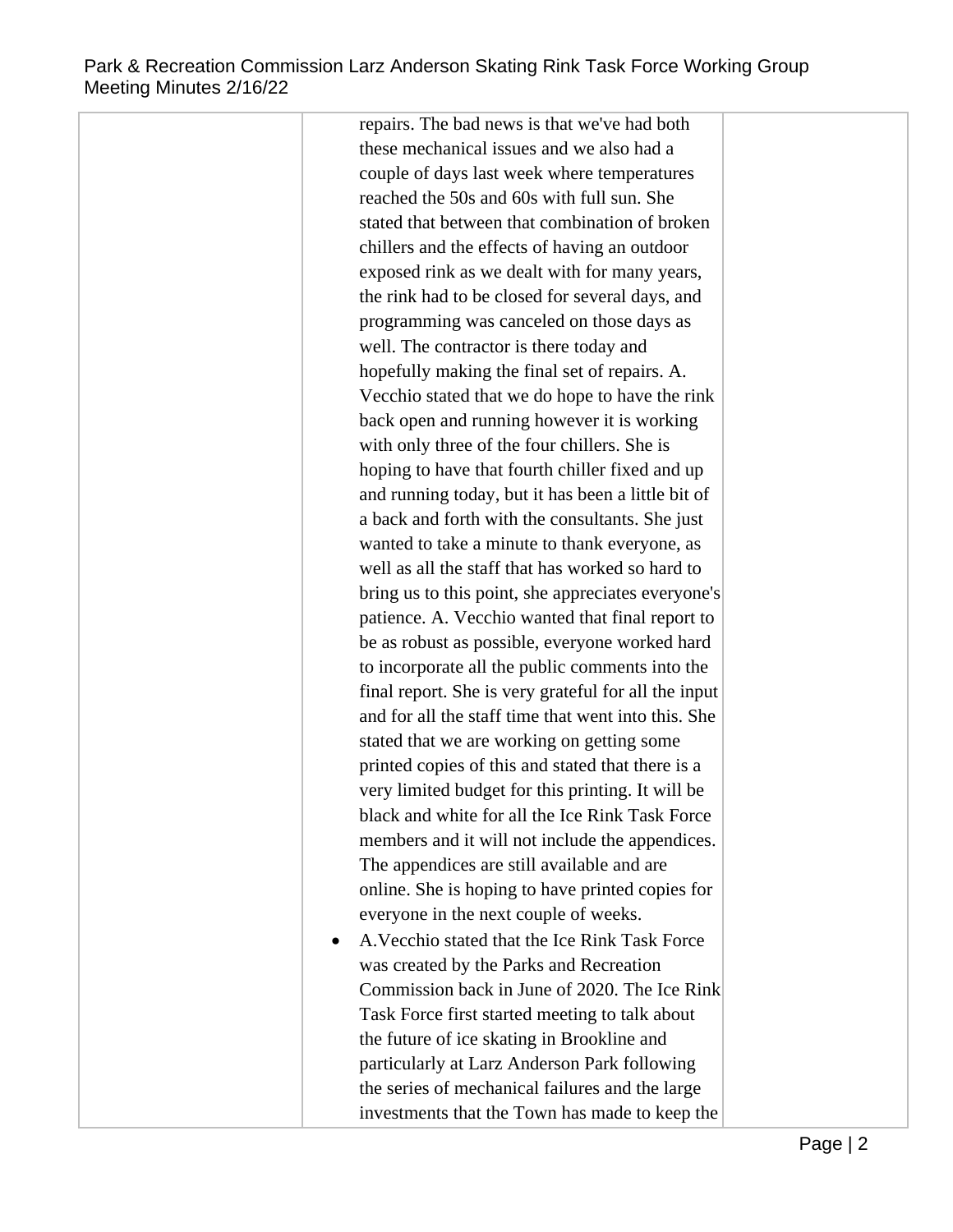ice rink functioning. The next piece of work that the Ice Rink Task Force has been working on is this preliminary feasibility report. To wrap that component of work up, the Task Force will need to do a review and either vote to accept or not accept the preliminary feasibility report to close out that work with the consultant team. This does not mean that the Task Force is recommending all the next steps outlined in that report. It's simply saying that you are accepting the report from the consultant team and making your recommendations from that text. The recommendations are what we're here to talk about, to try to prioritize, and then make a recommendation to the Park and Recreation Commission for them to consider. At that point, the work that has been assigned to the Ice Rink Task Force to date will be complete. A. Vecchio wanted to be very clear that there is no additional funding for anything outlined in this report. There is no funding set aside for any of the tasks that are recommended, some of which require a lot of additional analysis and expertise. The chillers currently at the ice rink that are having some mechanical issues have been budgeted for the next fiscal year. So for FY 23, which would be for the rink season of the calendar year 2022 to 2023. Those have been included in the operating budget for \$116,000. The Parks and Recreation Commission is currently discussing if there will be another season at the Jack Kirrane Ice Rink and if so, what is the investments and risks that the Park and Recreation Commission and the various departments are willing to take on. A. Bellalta and A. Vecchio discussed where and how the funding gets approved. J. Bain and A. Vecchio discussed the clause in the contract for the rink for any downtime that occurs due to a mechanical system failure. A

\$375 per day will be given, credited to the

Page | 3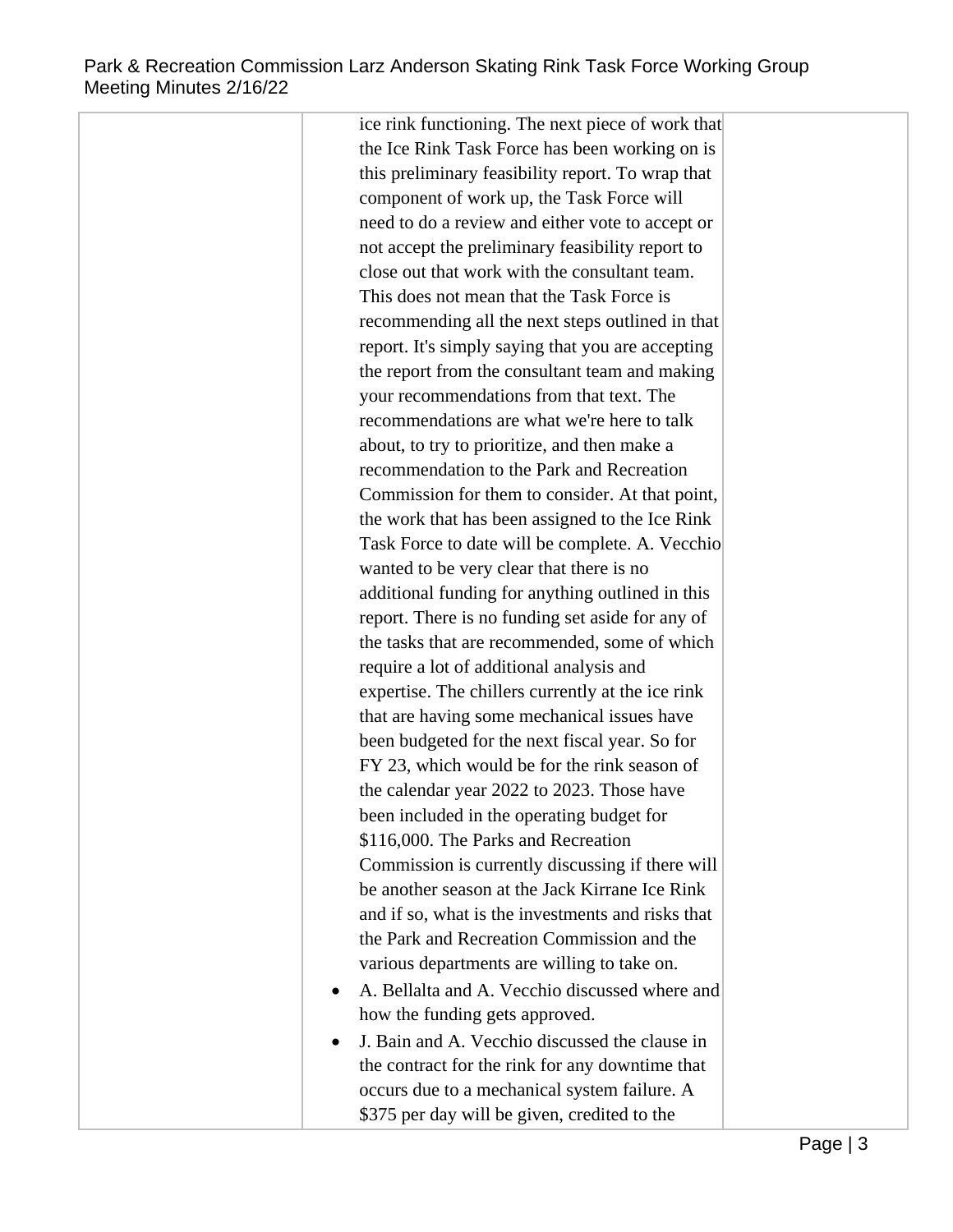|                                         | Town of Brookline and to the Recreation                        |  |
|-----------------------------------------|----------------------------------------------------------------|--|
|                                         | Department which runs all that programming.                    |  |
|                                         | A. Vecchio explained the five-year lease<br>٠                  |  |
|                                         | agreement.                                                     |  |
|                                         | J. Bain stated that it is hard for him to believe<br>$\bullet$ |  |
|                                         | there's no wiggle room in this contract that                   |  |
|                                         | comes after a test over the summer and was                     |  |
|                                         | unable to get set up to use their equipment. A.                |  |
|                                         | Vecchio stated that it would have to happen                    |  |
|                                         | before we signed the contract with them                        |  |
| <b>Discuss Preliminary</b>              | W. Sheridan Ames stated that she was very<br>$\bullet$         |  |
| <b>Feasibility Report</b>               | pleased with the changes made from the draft to                |  |
| <b>Conclusion</b>                       | this final report. It's a more comprehensive                   |  |
| <b>Determine Areas of Focus</b>         | document. She thought the executive summary                    |  |
| for Task Force Members<br>and Potential | was terrific. There have been years' worth of                  |  |
| <b>Recommendations for Park</b>         | work done and it was very well summarized.                     |  |
| and Recreation                          | She does think it's important that this story be               |  |
| Commission                              | told to the greater community. We always                       |  |
|                                         | appreciate when people take time out of their                  |  |
|                                         | day to join our meetings, but not everybody's                  |  |
|                                         | able to do that despite having a real interest in              |  |
|                                         | this project. She stated that hopefully between                |  |
|                                         | L. Jackson and A. Vecchio we can find ways to                  |  |
|                                         | make sure that this executive summary is told to               |  |
|                                         | the greater community in some public relations                 |  |
|                                         | or public outreach capacity. She wanted to                     |  |
|                                         | mention that she feels that chapter nine was                   |  |
|                                         | missing recommended next steps. She stated                     |  |
|                                         | that at the end of the day, her hope as a                      |  |
|                                         | committee/task force here, we can tell the story               |  |
|                                         | of how we got to where we are right now, how                   |  |
|                                         | we landed on this terrace design and the two                   |  |
|                                         | options, and why are we designing this and for                 |  |
|                                         | whom. She stated that we need to be able to                    |  |
|                                         | very clearly tell the story of how we got here,                |  |
|                                         | and how we will move forward. She stated that                  |  |
|                                         | it is such an enormous project and there are so                |  |
|                                         | many details that we could really, but she thinks              |  |
|                                         | the most important first step is really to help                |  |
|                                         | justify how we got to this design. She feels that              |  |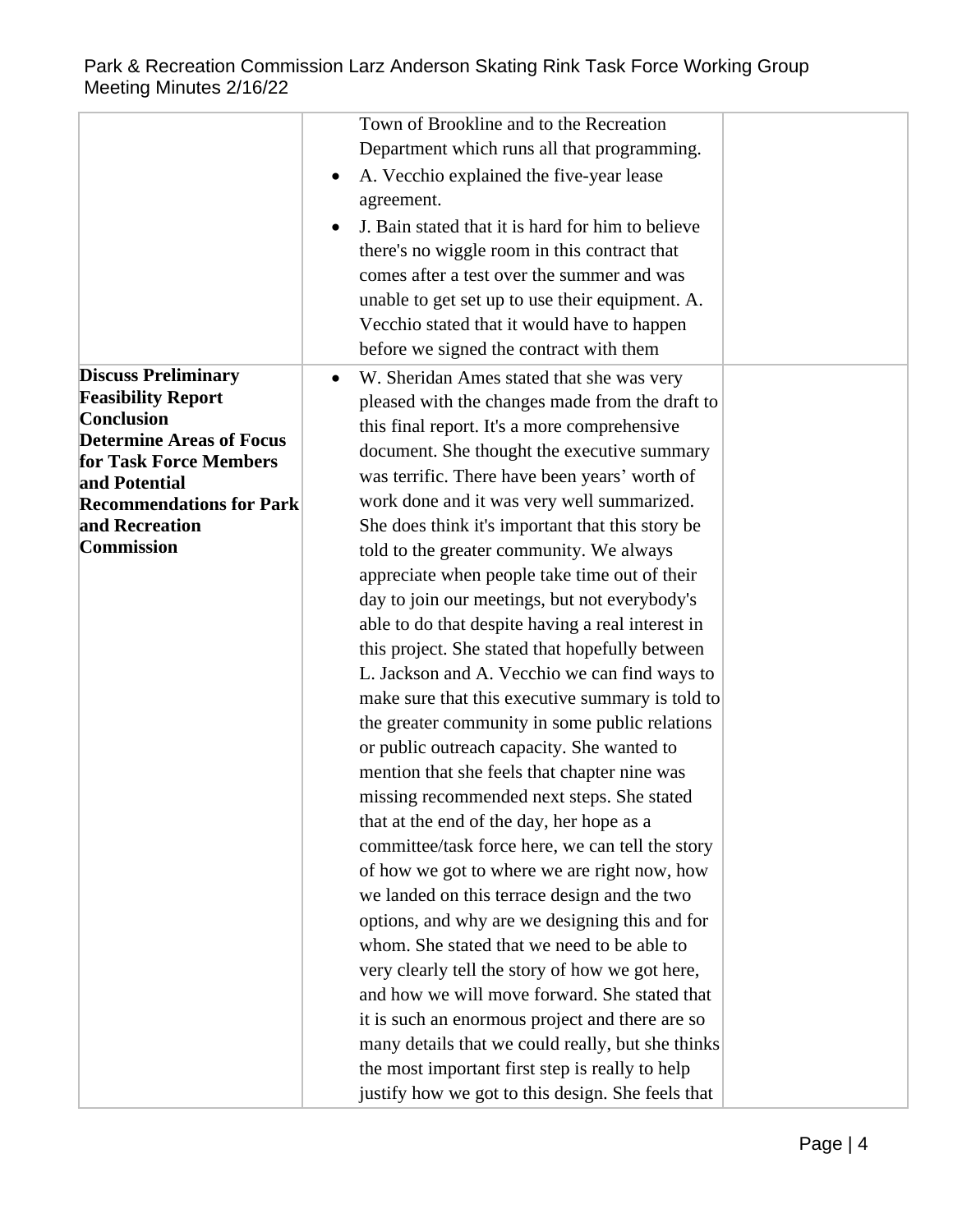be under this category of feasibility. This report is called preliminary feasibility, but she stated that there are more steps in feasibility and that's going to tie into the recommendations this task force makes to the Park and Recreation Commission. N. O'Connor stated that the executive summary mentions the preliminary in the very first opening statement, and the second column of comments talks about the beginning of the process and potential programming. She thinks that if that seems to be weaved throughout and this is the beginning of a process and the hope is that folks realize that we're not at the end. This is the absolute beginning and there is so much more work to do. She is very proud of the work that was done and thinks it looks fantastic. She likes the recommended steps, there is a lot of good information in there. She stated that this is the beginning of a process that we don't know how long it will go for. She hopes the public is aware of all the mechanical issues that have happened thought-out the years at the rink. W. Sheridan Ames stated that what she is proud of this Task Force and how we have taken a problem and turned it into an opportunity for our entire community. R. Karnavosky thinks that the report is fantastic and reflects the journey that the Task Force has gone through. She stated that there's a section on if we just renovated Larz and she does remember any of that discussion. She stated that we have created an opportunity if money is no obstacle and every obstacle could be overcome, but then in the report tucked is a section for just renovating what we have for a fraction of that cost. W. Sheridan Ames stated that the reason the Task Force moved beyond the replace in kind, was because of the continued loss of weeks due to weather-related events climate change. She will let A. Vecchio speaks to how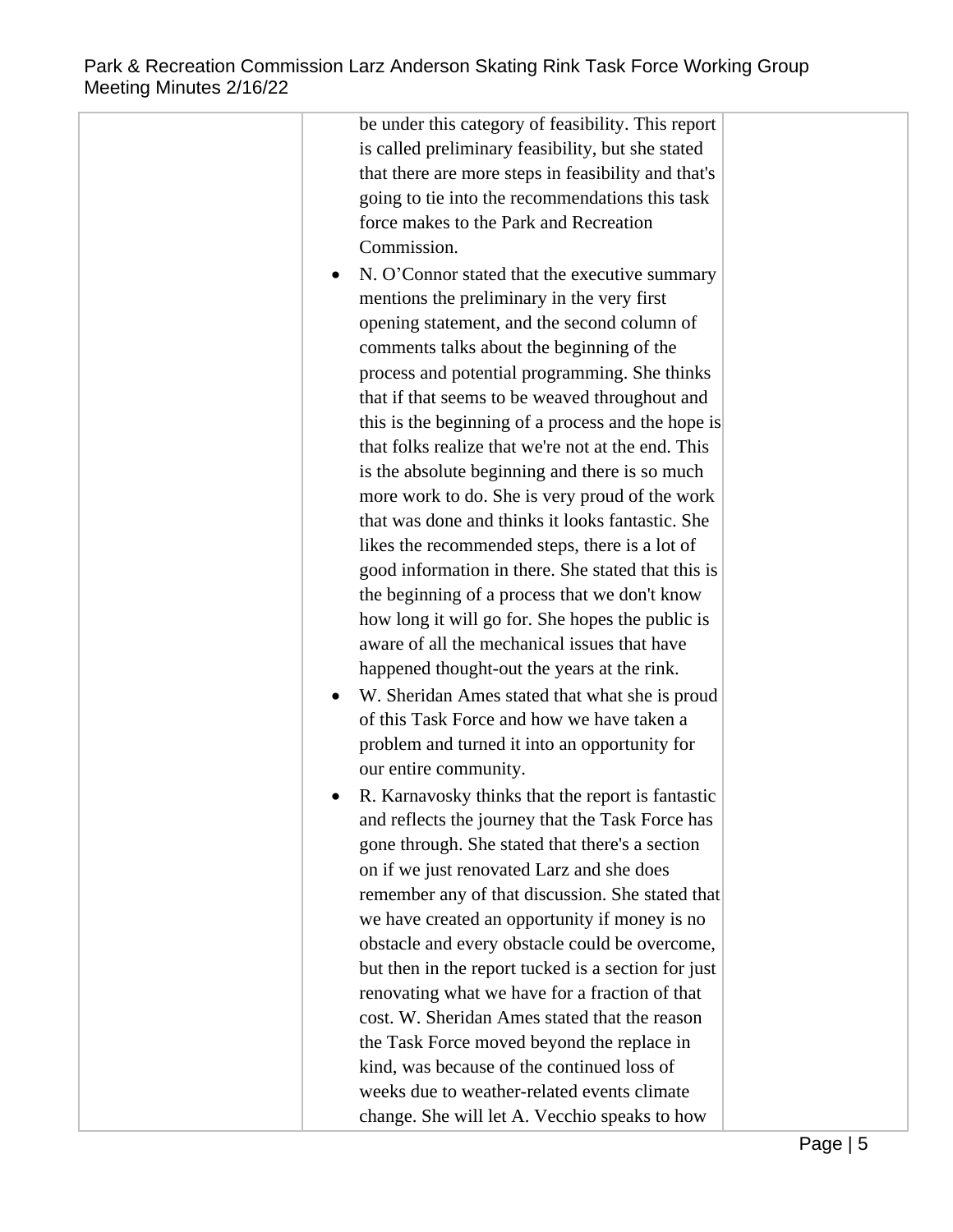those numbers ended up in there. A. Vecchio stated the question of what it would cost to replace the rink came up at the first meeting. She stated that JLG architects hadn't done any specific analysis on that, tossed out a rough number and it was brought up after the draft report was released. She stated that the Ice Rink Task Force and the feasibility study was focused on a new facility that addressed not only the existing mechanical issues, and life safety measures that must occur at the Jack Kirrane Ice Rink should it remain open, but also about how do we offer more reliable ice for a longer period of periods information is in one place and it is a very large document. A. Bellalta stated that the report was very thorough. She has a sensitivity to this site, and of course, the ice rink and she wants to see if this moves forward that there is an appropriate merge of our current day world and the historic aspect. She was surprised to see that at this point the project just includes the money that is needed to build the ice rink. She doesn't think that this project is complete unless it includes the restoration of the Italianate gardens. She would somehow put a number on that and she just thinks that the community will be really unhappy if this project moves forward just with an intervention of doing an ice rink and not paying attention to the rest of the top of the hill. She thinks that will make it or break it. W. Sheridan Ames stated that she recalls a number for that in a previous meeting. N. O'Connor stated that it was her understanding from the beginning is that the Italian garden restoration would be a different project. A. Vecchio stated that N. O'Connor is correct and stated that it's the reason why it was not included. It was included to the extent of making it accessible and recessing, but to what was included in that space and what that looks like ongoing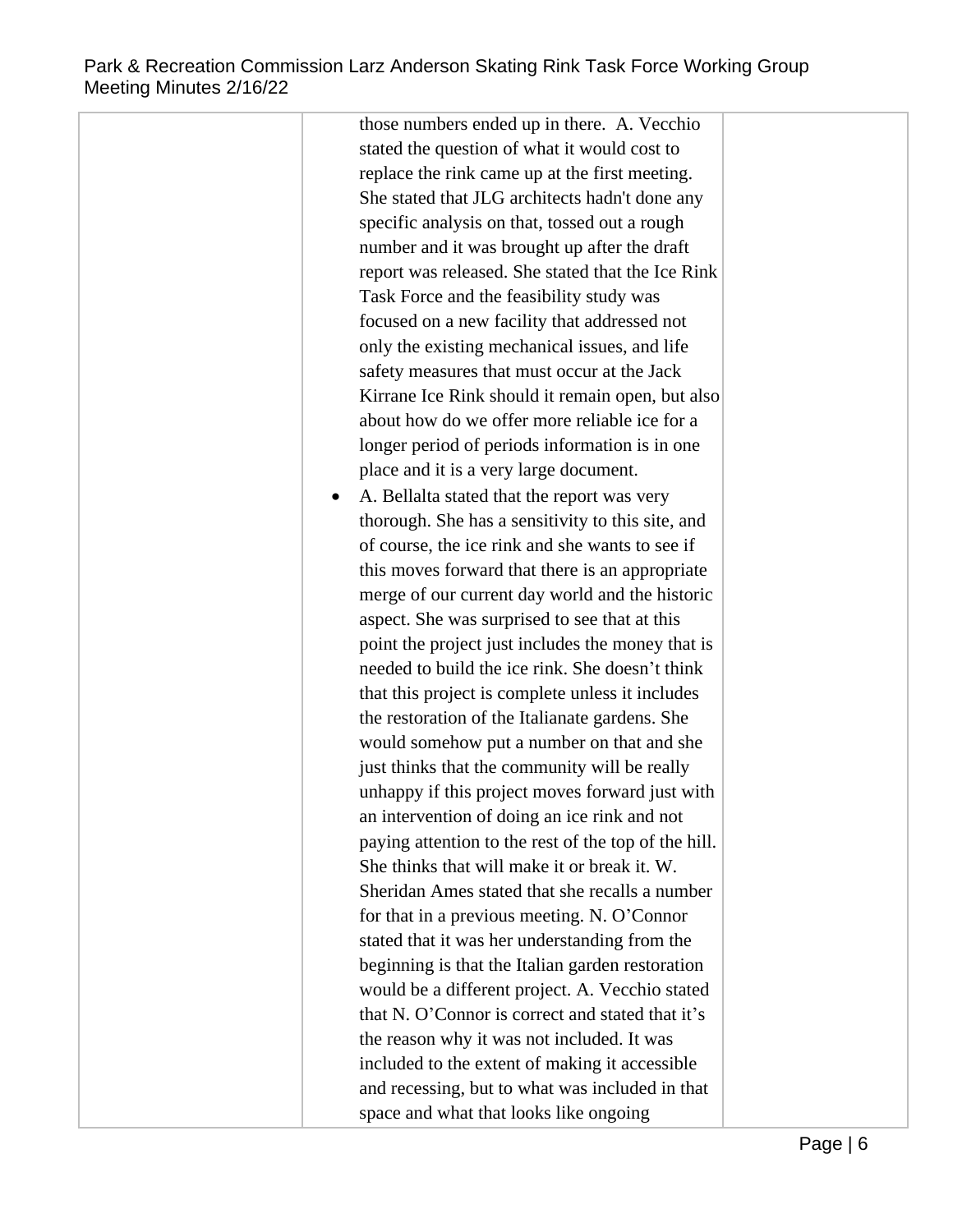maintenance was a whole other project and was not within the scope for them. A. Bellalta stated that once you take that ice rink out of there, something has to be done, and that is usually part of a project. Even if it's seeding and cleaning the walls. A. Vecchio stated that the walls, seeding, and paths are included. A. Urbas stated that the report documents our Task Force. He feels that his job is thinking about funding projects from a user x standpoint. He feels that the next and most important step is to help to find a use case. He agrees with W. Sheridan Ames about chapter nine not having the next steps. He thinks that programming is too premature to look at numbers of construction costs and maintenance costs in isolation without understanding what the usage of the facility would be. He stated that we've talked a few times as a group about what could the year-round uses be and what we could do with programming. He feels that we need to be able to explain what the year-round use will be and how do we justify not one but potentially two rinks, which he supports and is grateful for. He stated that the groups and the community say they want to keep an outdoor rink and we know that an indoor rink is necessary because of weather and seasonality issues, but he wonders what does that looks like. He feels that before we go too far down any recommendations for the next steps around what he would call nuts and bolts, which are permitting and traffic, he feels that we need to try to understand how this will be used, what the volume would be, and how it can benefit the most number of community members as possible. He would love to see the next steps focus on that work. He did see numbers around \$1.8 million for the Italianate Gardens in there. He stated that somebody also referred to the maintenance relocation and he thinks it's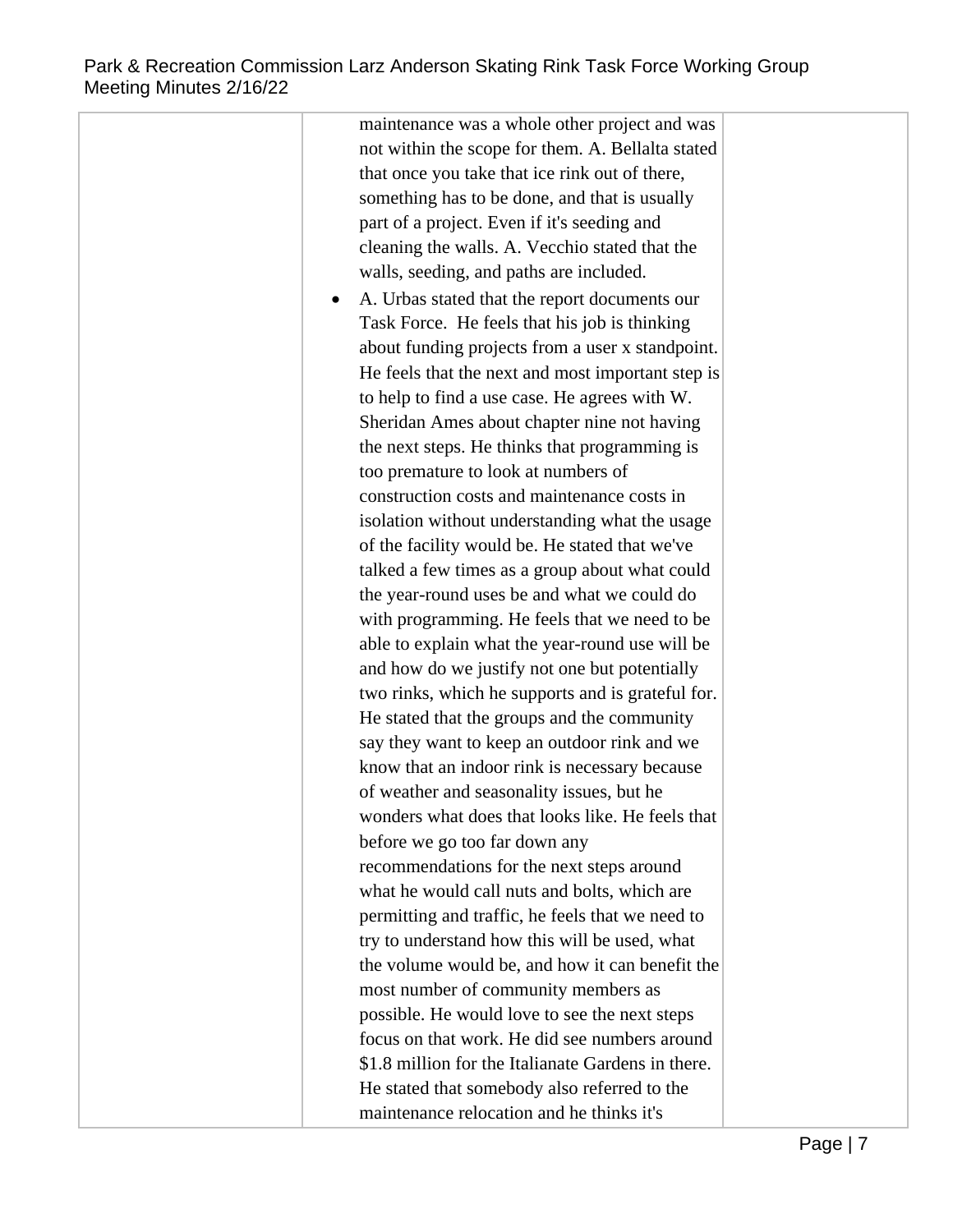| important that those costs are itemized                       |  |
|---------------------------------------------------------------|--|
| separately.                                                   |  |
| A. Vecchio stated that the chapter nine                       |  |
| recommendations are under the chapter 12                      |  |
| section where they talk about programming and                 |  |
| revenue. A. Urbas feels that the report is great              |  |
| and so much work was done. He does feel like                  |  |
| that chapter 12 and that one on construction,                 |  |
| might need to be combined into a use case,                    |  |
| financial justification type of look, and maybe               |  |
| not in this report, but the next.                             |  |
| Jette is in agreement with A. Urbas on this. She<br>$\bullet$ |  |
| thinks the report is extraordinarily well done                |  |
| and very comprehensive. It captures the process               |  |
| and the Task Force conversations very well. She               |  |
| thinks it's easy to miss that we have a lot of                |  |
| conversations about year-round use, but knows                 |  |
| that we didn't come to any conclusions and                    |  |
| understands why the report didn't emphasize                   |  |
| that. She thinks it's just worth noting that and              |  |
| feels that the next steps need to see what                    |  |
| programming looks like.                                       |  |
| J. Carroll stated that the report is fantastic. He            |  |
| stated that he looked at the enormity of the                  |  |
| report, there is so much work that went into this             |  |
| to embark on this large project and so many                   |  |
| unknowns. He sees that there are so many                      |  |
| potential obstacles and he wondered how far we                |  |
| intend to go with the next steps. He looks                    |  |
| forward to seeing what the next steps would                   |  |
| look like and what the obligation of the Town                 |  |
| will be.                                                      |  |
| J. Bain stated that the report looks great and he             |  |
| appreciates all the comments.                                 |  |
| A. Vecchio presented the Task Force with a                    |  |
| recommended Next Steps Slide. The slid inside                 |  |
| the big categories and the numbers behind them                |  |
| indicate how many next steps were included in                 |  |
| each section. There are next steps related to                 |  |
| design standards, establishing and documenting                |  |
|                                                               |  |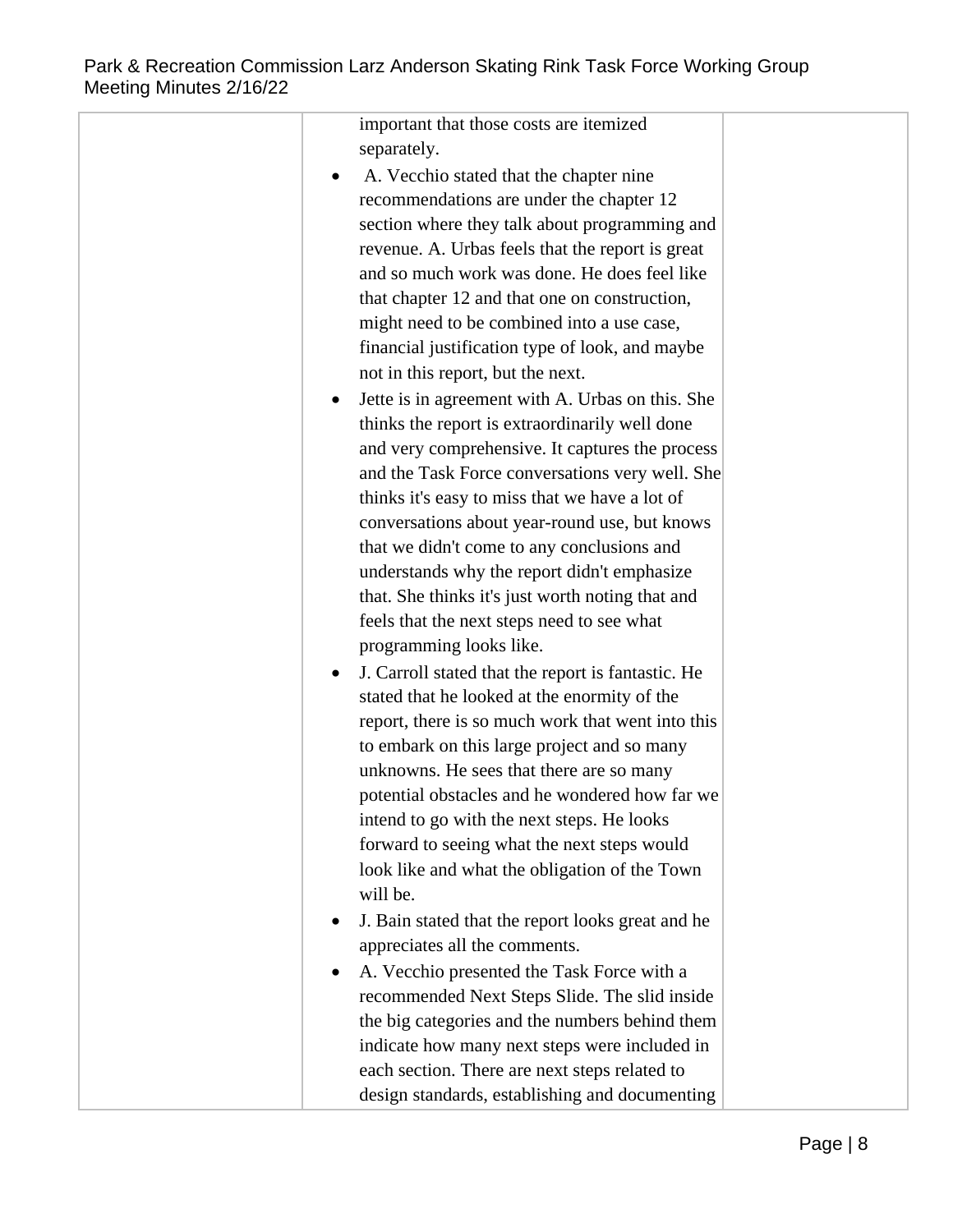| zoning and permitting construction cost            |
|----------------------------------------------------|
| estimates, and then establishing the annual        |
| operations and maintenance budget.                 |
| W. Sheridan Ames stated that despite this being    |
| a massive comprehensive document, it is            |
| extremely complicated. This is an                  |
| unprecedented project for the Town of              |
| Brookline because we're taking a problem of        |
| solving the future of skating in Brookline, but    |
| we're also solving a historical lack of recreation |
| facilities and building or proposing that we have  |
| a shared-use year-round facility. She stated that  |
| our work is to bring a recommendation back to      |
| the Park and Recreation Commission. It's easy      |
| to start with what's in this report, and all of    |
| these categories on the screen right now and       |
| recommended next steps, but there may be           |
| things that we want to recommend that are          |
| missing from these recommended next steps          |
| that we might want to prioritize. She is           |
| proposing that as a Task Force each of us select   |
| one of these categories to work on in              |
| preparation for our next meeting, to dive deep     |
| into to bring back to the task force. Then at that |
| time prioritize the list. W. Sheridan Ames stated  |
| that it is worthwhile to look at the umbrella      |
| categories, and see if we can identify areas of    |
| particular interest for each task force member to  |
| do more homework on in preparation for our         |
| next meeting.                                      |
| A. Urbas stated that he would be particularly      |
| interested in articulating the need, so he would   |
| be happy to focus on anything related to what's    |
| now in maintenance and operations under            |
| programming or year-round, or construction         |
| costs. He views them all as an umbrella and is     |
| happy to help in any or all of those.              |
| W. Sheridan Ames stated that when she thinks       |
| about the process, she does feel that there is a   |
| missing category that's missing. She feels that it |
| is a priority if this facility were to be built to |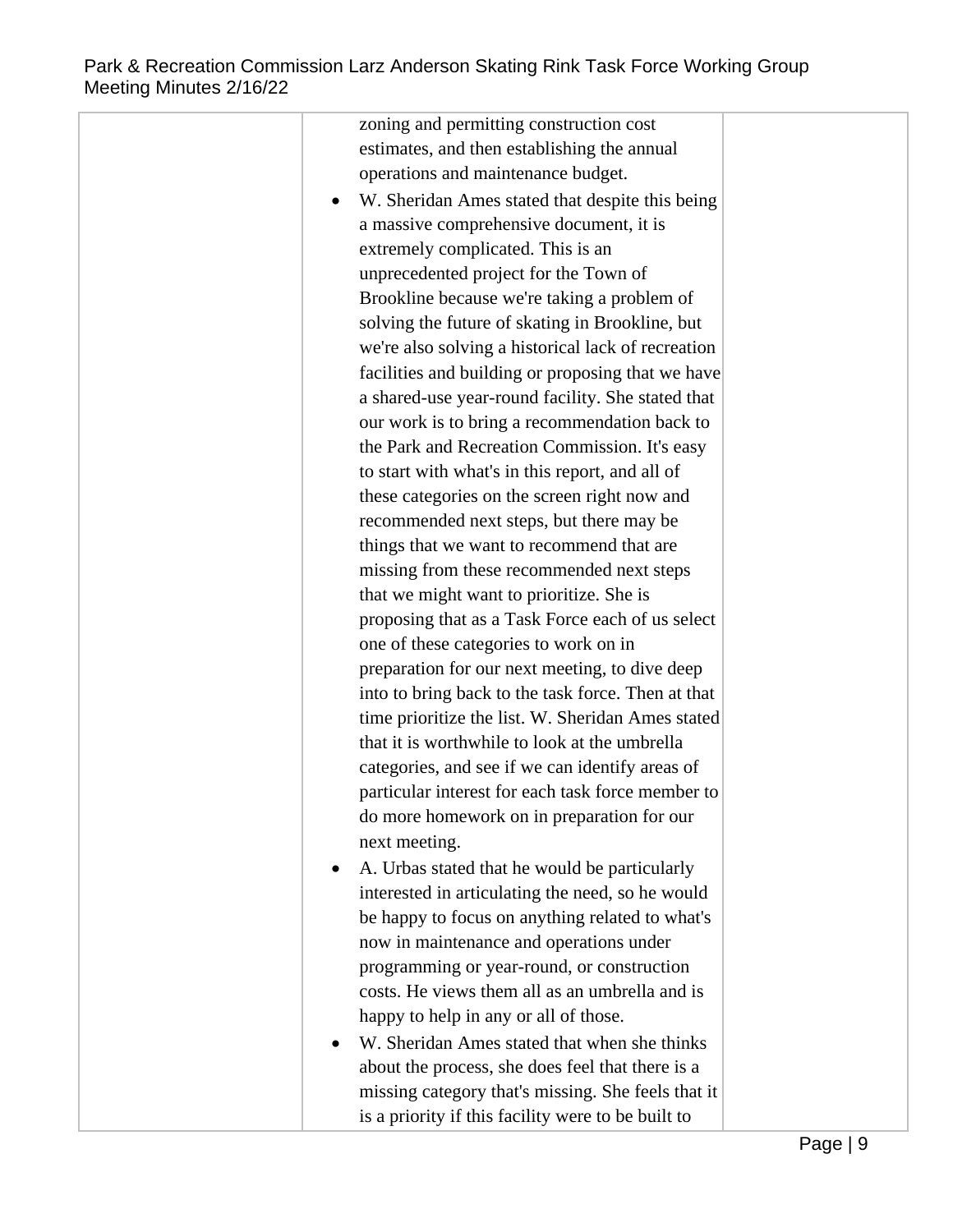| be identified here, but she does think that                  |  |
|--------------------------------------------------------------|--|
| particular topic should come up as one of the                |  |
| recommendations back to the Park and                         |  |
| Recreation Commission. However, she feels                    |  |
| that we do need a little guidance here because               |  |
| this has not been done before. She feels that we             |  |
| all have to speak up now to help guide the next              |  |
| steps to get to where we need to be to make the              |  |
| recommendation.                                              |  |
| P. Karnovsky stated that she does not feel that<br>$\bullet$ |  |
| she is qualified to do a deep dive into any of               |  |
| these essential parts of this project. She stated            |  |
| that she is qualified to give her reaction.                  |  |
| W. Sheridan Ames stated that she is not asking<br>$\bullet$  |  |
| any of the Task Force members to be the                      |  |
| consultant or expert at any one topic here. This             |  |
| will require outside consultants. She stated that            |  |
| as a Task Force, we do need to make                          |  |
| recommendations and prioritization the next                  |  |
| steps. She just really wants to spend time                   |  |
| reading the proposed next steps from the                     |  |
| consultant and or focus on one of these                      |  |
| recommended next steps. That way when the                    |  |
| Task Force gets together and tries to establish              |  |
| priorities, there are a few of the members that              |  |
| each have studied the steps more closely. She                |  |
| knows everyone is a volunteer, but this is over a            |  |
| 200-page document and it is a lot to                         |  |
| comprehend. She is just trying to take a big                 |  |
| document and give everyone an assignment that                |  |
| can help the discussion. She stated that we                  |  |
| could also decide that and agree as a Task Force             |  |
| that this use case and financial justification is            |  |
| the necessary next step. And if we as a Task                 |  |
| Force, feel comfortable that that is the next step,          |  |
| then that can lead the discussion on the                     |  |
| recommendation to the Park and Recreation                    |  |
| Commission and we can outline all of these                   |  |
| consultant recommendations as part of it.                    |  |
| A. Bellalta stated that we have received a lot of            |  |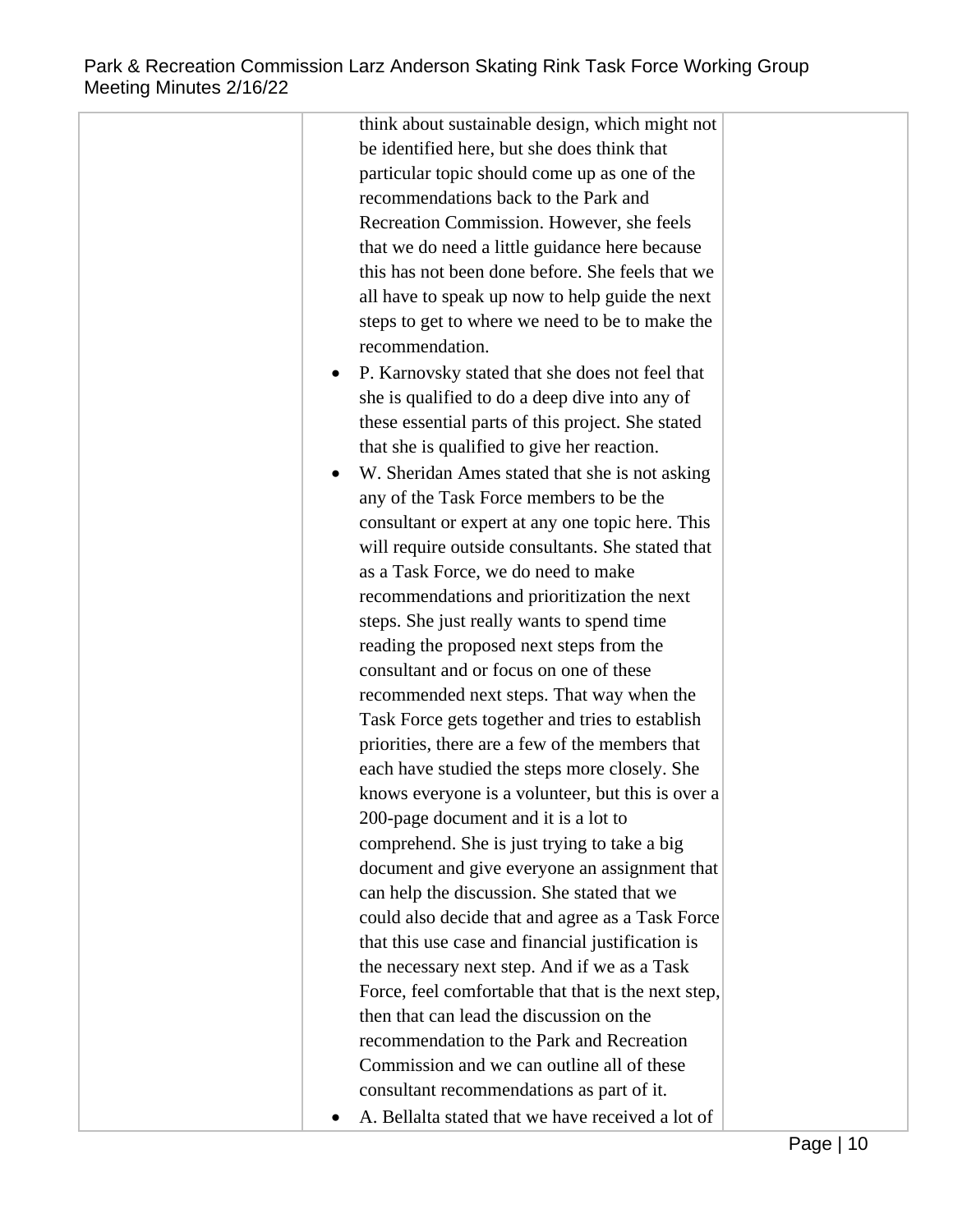## Park & Recreation Commission Larz Anderson Skating Rink Task Force Working Group Meeting Minutes 2/16/22

emails saying that they were not informed of this process, so she feels the next round is really to have a conversation with the community and inform them properly. She would take all the concerns that have come up, see if you can get through those things, educate the public and try to get those approvals before we go into designing any further. She thinks that without those things out of the way, you don't have any movement forward. She stated that we don't have a project here. W. Sheridan Ames stated that her goal is not to say we don't have a project or we have too much to navigate. She 100% agrees with A. Bellalta. A. Bellalta stated that to her the next step is public education and chapter 10 recommended the next steps zoning, permitting, and historic. W. Sheridan Ames stated that instead of giving them all these next steps and saying we have to prioritize all this at once, we still need a road map. W. Sheridan Ames agrees with A. Bellalta that all of these are equally important, but they have to be funded and they all have to be studied. W. Sheridan Ames stated that we can educate the public on the process to date, but there is still so much work to be done in terms of the project in general, from zoning to cost estimates to traffic. A. Bellalta stated that she wouldn't even bother about those until the first piece is done. She stated that are we have always listened to our abutters very clearly. She feels that there are concerns with the historic aspect, climate change, and traffic. J. Jette stated that she has no particular expertise and any of these but she would be willing to get as familiar as she can with the zoning and permitting. W. Sheridan Ames stated that it is just looking at the report from KMDG and being familiar enough to speak about it if there is a question based on what's in the report.

A. Vecchio stated that each of these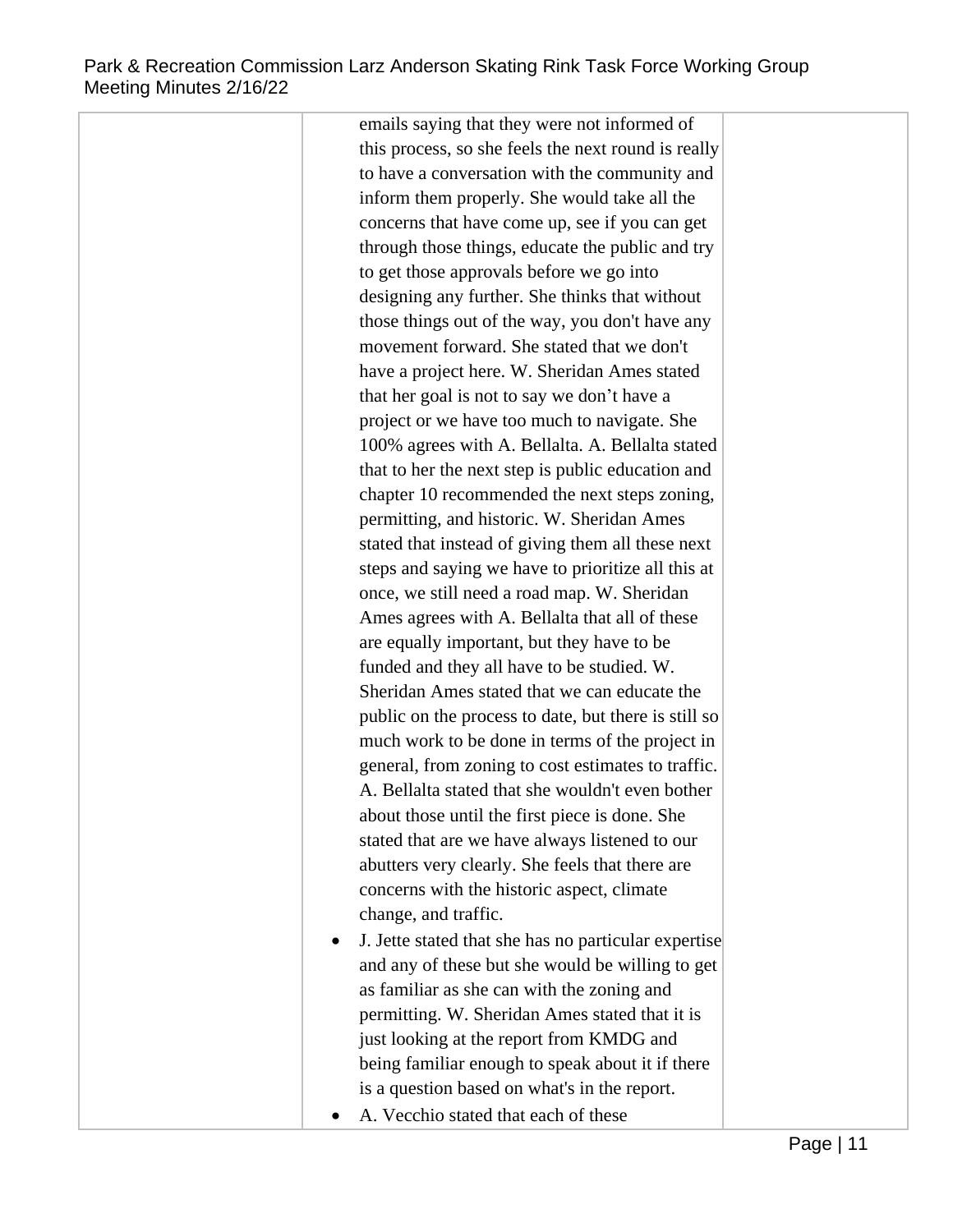| recommendations that are wrapped up in the          |  |
|-----------------------------------------------------|--|
| conclusion is coming from these other chapters.     |  |
| She feels that when W. Sheridan Ames is             |  |
| talking about folks coming to the next meeting      |  |
| prepared to discuss, it will consist of rereading   |  |
| that next chapter and thinking about if this        |  |
| needs to happen earlier and the progression or      |  |
| does it need to happen later in the progression.    |  |
| She stated that we don't have funding for any of    |  |
| the next work. She thinks it is a general concept   |  |
| in reading through and then helping to guide the    |  |
| discussion with your peers at the next Task         |  |
| Force meeting.                                      |  |
| J. Carroll thinks it would be a good idea to<br>٠   |  |
| maybe reach out to the Climate Change               |  |
| Advocacy group between now and the next             |  |
| meeting and have an informal chat with them         |  |
| just to see where they're at.                       |  |
| D. Driscoll echoes everybody's sentiments. He       |  |
| agrees that if we each take a deep dive in a        |  |
| particular area, perhaps we team up and we'll       |  |
| understand the granularity and also some of the     |  |
| objections have been raised he thinks are very      |  |
| valid. There are others though, he thinks that      |  |
| will be refuted by the facts. He stated that it's a |  |
| lot to digest at once.                              |  |
| N. O'Connor is curious if has there been any        |  |
| other departments or staff from other               |  |
| departments that have been involved or become       |  |
| familiar at all with this. A. Vecchio stated that   |  |
| the Building Departments, the Planning              |  |
| Department, including the Sustainability            |  |
| Division, the Economic Development Division,        |  |
| and the Preservation Division, have all been        |  |
| notified about the RFP, and then about the draft    |  |
| report and the final report as well. The whole      |  |
| process has been led by Parks and Open Space        |  |
| and Recreation Department. She stated that          |  |
| many of these next steps that are recommended       |  |
| will require support from other departments. All    |  |
| of those departments listed provided comments       |  |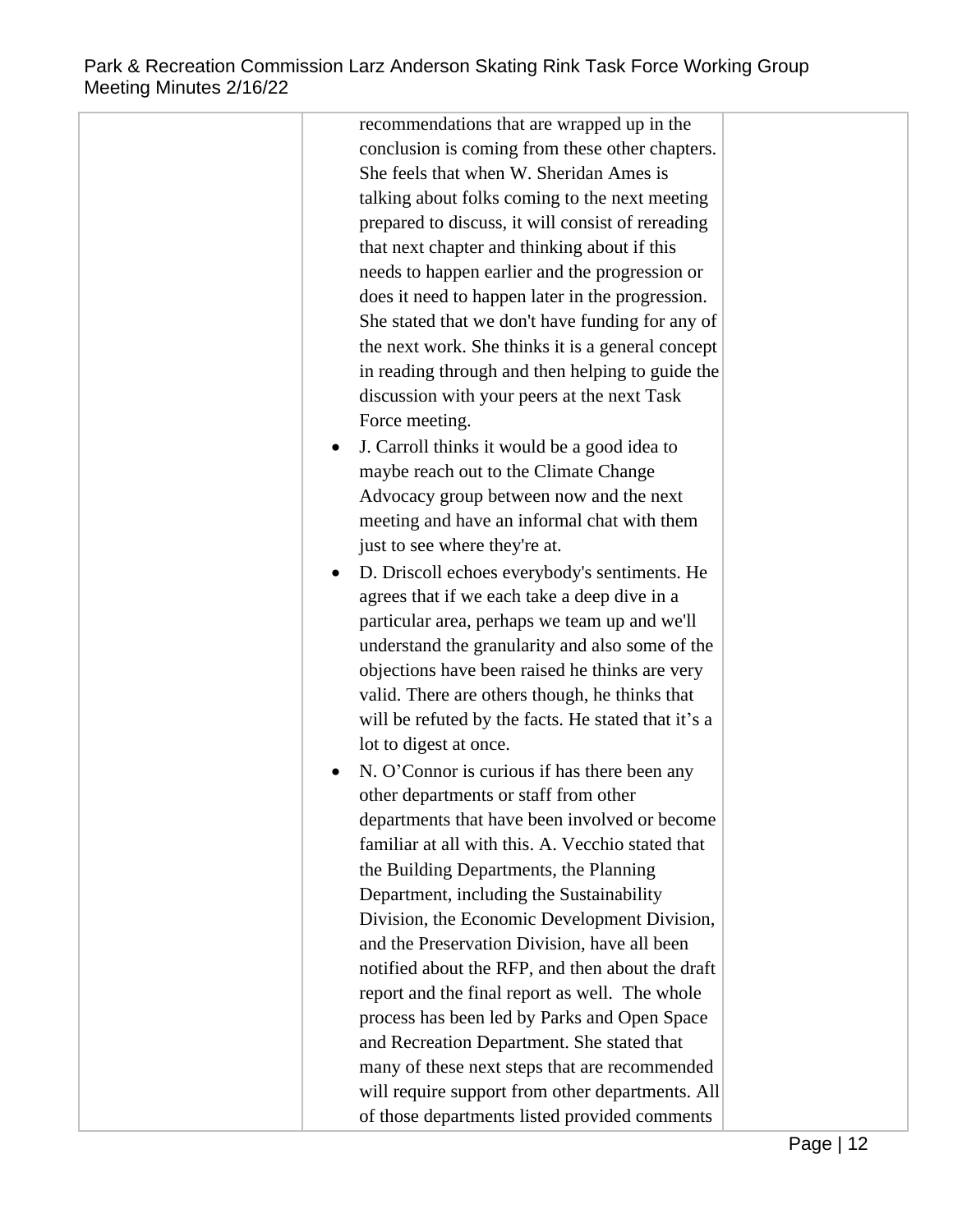| on the draft report as well at a staff level.<br>A. Urbas stated that getting support for this<br>project is going to be essential because it has to<br>be funded by the community. He thinks before<br>we bring in groups, who have additional<br>information to provide, he thinks W. Sheridan<br>Ames needs us to go through the chapters to<br>focus on the next steps and what next steps are<br>missing. He thinks the whole group supports<br>moving forward with the project, he certainly<br>does but he doesn't feel he can articulate it well<br>without the additional information. He feels that<br>some of that is in the next steps. He feels like<br>we can focus on that first, then we can start<br>reaching out to other groups to see how they<br>would help us with the second phase.<br>W. Sheridan Ames stated that maybe it makes<br>sense to create a document of the recommended<br>next steps and of missing potential missing next<br>steps the Task Force can really evaluate and<br>then further categorize them and then at the<br>meeting we can try to prioritize them. She wants<br>to be very clear that when you prioritize<br>something, it doesn't mean it's more important<br>than another step, it is an order of operations.<br>There is no disrespect intended on prioritization<br>of next steps. The last step may be most<br>important for a certain part of the community,<br>but we've got to start somewhere. She stated |
|--------------------------------------------------------------------------------------------------------------------------------------------------------------------------------------------------------------------------------------------------------------------------------------------------------------------------------------------------------------------------------------------------------------------------------------------------------------------------------------------------------------------------------------------------------------------------------------------------------------------------------------------------------------------------------------------------------------------------------------------------------------------------------------------------------------------------------------------------------------------------------------------------------------------------------------------------------------------------------------------------------------------------------------------------------------------------------------------------------------------------------------------------------------------------------------------------------------------------------------------------------------------------------------------------------------------------------------------------------------------------------------------------------------------------------------------------------------------------|
|                                                                                                                                                                                                                                                                                                                                                                                                                                                                                                                                                                                                                                                                                                                                                                                                                                                                                                                                                                                                                                                                                                                                                                                                                                                                                                                                                                                                                                                                          |
|                                                                                                                                                                                                                                                                                                                                                                                                                                                                                                                                                                                                                                                                                                                                                                                                                                                                                                                                                                                                                                                                                                                                                                                                                                                                                                                                                                                                                                                                          |
|                                                                                                                                                                                                                                                                                                                                                                                                                                                                                                                                                                                                                                                                                                                                                                                                                                                                                                                                                                                                                                                                                                                                                                                                                                                                                                                                                                                                                                                                          |
|                                                                                                                                                                                                                                                                                                                                                                                                                                                                                                                                                                                                                                                                                                                                                                                                                                                                                                                                                                                                                                                                                                                                                                                                                                                                                                                                                                                                                                                                          |
|                                                                                                                                                                                                                                                                                                                                                                                                                                                                                                                                                                                                                                                                                                                                                                                                                                                                                                                                                                                                                                                                                                                                                                                                                                                                                                                                                                                                                                                                          |
|                                                                                                                                                                                                                                                                                                                                                                                                                                                                                                                                                                                                                                                                                                                                                                                                                                                                                                                                                                                                                                                                                                                                                                                                                                                                                                                                                                                                                                                                          |
|                                                                                                                                                                                                                                                                                                                                                                                                                                                                                                                                                                                                                                                                                                                                                                                                                                                                                                                                                                                                                                                                                                                                                                                                                                                                                                                                                                                                                                                                          |
|                                                                                                                                                                                                                                                                                                                                                                                                                                                                                                                                                                                                                                                                                                                                                                                                                                                                                                                                                                                                                                                                                                                                                                                                                                                                                                                                                                                                                                                                          |
|                                                                                                                                                                                                                                                                                                                                                                                                                                                                                                                                                                                                                                                                                                                                                                                                                                                                                                                                                                                                                                                                                                                                                                                                                                                                                                                                                                                                                                                                          |
|                                                                                                                                                                                                                                                                                                                                                                                                                                                                                                                                                                                                                                                                                                                                                                                                                                                                                                                                                                                                                                                                                                                                                                                                                                                                                                                                                                                                                                                                          |
|                                                                                                                                                                                                                                                                                                                                                                                                                                                                                                                                                                                                                                                                                                                                                                                                                                                                                                                                                                                                                                                                                                                                                                                                                                                                                                                                                                                                                                                                          |
|                                                                                                                                                                                                                                                                                                                                                                                                                                                                                                                                                                                                                                                                                                                                                                                                                                                                                                                                                                                                                                                                                                                                                                                                                                                                                                                                                                                                                                                                          |
|                                                                                                                                                                                                                                                                                                                                                                                                                                                                                                                                                                                                                                                                                                                                                                                                                                                                                                                                                                                                                                                                                                                                                                                                                                                                                                                                                                                                                                                                          |
|                                                                                                                                                                                                                                                                                                                                                                                                                                                                                                                                                                                                                                                                                                                                                                                                                                                                                                                                                                                                                                                                                                                                                                                                                                                                                                                                                                                                                                                                          |
|                                                                                                                                                                                                                                                                                                                                                                                                                                                                                                                                                                                                                                                                                                                                                                                                                                                                                                                                                                                                                                                                                                                                                                                                                                                                                                                                                                                                                                                                          |
|                                                                                                                                                                                                                                                                                                                                                                                                                                                                                                                                                                                                                                                                                                                                                                                                                                                                                                                                                                                                                                                                                                                                                                                                                                                                                                                                                                                                                                                                          |
|                                                                                                                                                                                                                                                                                                                                                                                                                                                                                                                                                                                                                                                                                                                                                                                                                                                                                                                                                                                                                                                                                                                                                                                                                                                                                                                                                                                                                                                                          |
|                                                                                                                                                                                                                                                                                                                                                                                                                                                                                                                                                                                                                                                                                                                                                                                                                                                                                                                                                                                                                                                                                                                                                                                                                                                                                                                                                                                                                                                                          |
|                                                                                                                                                                                                                                                                                                                                                                                                                                                                                                                                                                                                                                                                                                                                                                                                                                                                                                                                                                                                                                                                                                                                                                                                                                                                                                                                                                                                                                                                          |
|                                                                                                                                                                                                                                                                                                                                                                                                                                                                                                                                                                                                                                                                                                                                                                                                                                                                                                                                                                                                                                                                                                                                                                                                                                                                                                                                                                                                                                                                          |
|                                                                                                                                                                                                                                                                                                                                                                                                                                                                                                                                                                                                                                                                                                                                                                                                                                                                                                                                                                                                                                                                                                                                                                                                                                                                                                                                                                                                                                                                          |
|                                                                                                                                                                                                                                                                                                                                                                                                                                                                                                                                                                                                                                                                                                                                                                                                                                                                                                                                                                                                                                                                                                                                                                                                                                                                                                                                                                                                                                                                          |
|                                                                                                                                                                                                                                                                                                                                                                                                                                                                                                                                                                                                                                                                                                                                                                                                                                                                                                                                                                                                                                                                                                                                                                                                                                                                                                                                                                                                                                                                          |
|                                                                                                                                                                                                                                                                                                                                                                                                                                                                                                                                                                                                                                                                                                                                                                                                                                                                                                                                                                                                                                                                                                                                                                                                                                                                                                                                                                                                                                                                          |
|                                                                                                                                                                                                                                                                                                                                                                                                                                                                                                                                                                                                                                                                                                                                                                                                                                                                                                                                                                                                                                                                                                                                                                                                                                                                                                                                                                                                                                                                          |
|                                                                                                                                                                                                                                                                                                                                                                                                                                                                                                                                                                                                                                                                                                                                                                                                                                                                                                                                                                                                                                                                                                                                                                                                                                                                                                                                                                                                                                                                          |
|                                                                                                                                                                                                                                                                                                                                                                                                                                                                                                                                                                                                                                                                                                                                                                                                                                                                                                                                                                                                                                                                                                                                                                                                                                                                                                                                                                                                                                                                          |
|                                                                                                                                                                                                                                                                                                                                                                                                                                                                                                                                                                                                                                                                                                                                                                                                                                                                                                                                                                                                                                                                                                                                                                                                                                                                                                                                                                                                                                                                          |
|                                                                                                                                                                                                                                                                                                                                                                                                                                                                                                                                                                                                                                                                                                                                                                                                                                                                                                                                                                                                                                                                                                                                                                                                                                                                                                                                                                                                                                                                          |
| that we may not all agree on what the                                                                                                                                                                                                                                                                                                                                                                                                                                                                                                                                                                                                                                                                                                                                                                                                                                                                                                                                                                                                                                                                                                                                                                                                                                                                                                                                                                                                                                    |
| recommended order of the next steps is, and                                                                                                                                                                                                                                                                                                                                                                                                                                                                                                                                                                                                                                                                                                                                                                                                                                                                                                                                                                                                                                                                                                                                                                                                                                                                                                                                                                                                                              |
| that's fine, too. That's what this is all about.                                                                                                                                                                                                                                                                                                                                                                                                                                                                                                                                                                                                                                                                                                                                                                                                                                                                                                                                                                                                                                                                                                                                                                                                                                                                                                                                                                                                                         |
| P. Karnovsky thinks our next step is to speak to                                                                                                                                                                                                                                                                                                                                                                                                                                                                                                                                                                                                                                                                                                                                                                                                                                                                                                                                                                                                                                                                                                                                                                                                                                                                                                                                                                                                                         |
| the Friends of Larz Anderson. This is not just a                                                                                                                                                                                                                                                                                                                                                                                                                                                                                                                                                                                                                                                                                                                                                                                                                                                                                                                                                                                                                                                                                                                                                                                                                                                                                                                                                                                                                         |
| project for skaters. W. Sheridan Ames agrees                                                                                                                                                                                                                                                                                                                                                                                                                                                                                                                                                                                                                                                                                                                                                                                                                                                                                                                                                                                                                                                                                                                                                                                                                                                                                                                                                                                                                             |
| and thinks that maybe we have a comprehensive                                                                                                                                                                                                                                                                                                                                                                                                                                                                                                                                                                                                                                                                                                                                                                                                                                                                                                                                                                                                                                                                                                                                                                                                                                                                                                                                                                                                                            |
| list of user groups, Partner Program, and                                                                                                                                                                                                                                                                                                                                                                                                                                                                                                                                                                                                                                                                                                                                                                                                                                                                                                                                                                                                                                                                                                                                                                                                                                                                                                                                                                                                                                |
| interested parties. This is for the entire town and                                                                                                                                                                                                                                                                                                                                                                                                                                                                                                                                                                                                                                                                                                                                                                                                                                                                                                                                                                                                                                                                                                                                                                                                                                                                                                                                                                                                                      |
| there are a lot of groups that will have a strong                                                                                                                                                                                                                                                                                                                                                                                                                                                                                                                                                                                                                                                                                                                                                                                                                                                                                                                                                                                                                                                                                                                                                                                                                                                                                                                                                                                                                        |
| opinion .P. Karnovsky stated that that is an                                                                                                                                                                                                                                                                                                                                                                                                                                                                                                                                                                                                                                                                                                                                                                                                                                                                                                                                                                                                                                                                                                                                                                                                                                                                                                                                                                                                                             |
| exciting town adventure.                                                                                                                                                                                                                                                                                                                                                                                                                                                                                                                                                                                                                                                                                                                                                                                                                                                                                                                                                                                                                                                                                                                                                                                                                                                                                                                                                                                                                                                 |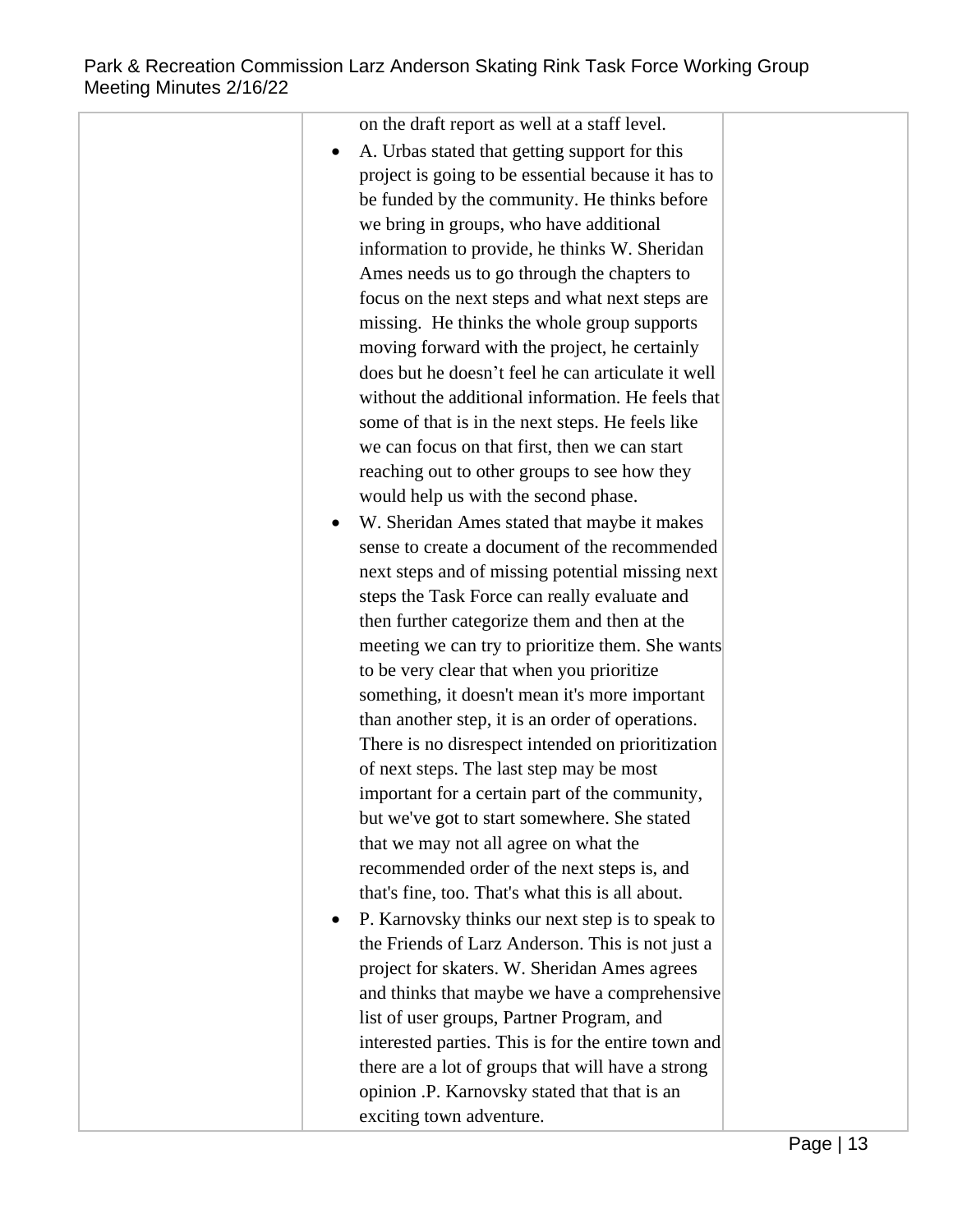| W. Sheridan Ames is willing to work on putting      |  |
|-----------------------------------------------------|--|
| together a document of recommended next steps       |  |
| and maybe identifying some things that were         |  |
| brought up today that aren't included in the        |  |
| KMDG's recommended next steps and then              |  |
| sharing that with the Task Force. A few Task        |  |
| Force members did mention areas that they           |  |
| would be interested in studying a little further in |  |
| the document and becoming more familiar with        |  |
| the language that they used. She stated that once   |  |
| the list comes out please let her know if you       |  |
| would be interested in diving deeper, and for the   |  |
| next Task Force meeting we will talk about all      |  |
| of these.                                           |  |
| A. Urbas wonders if there is a way for any of       |  |
| the next steps that require outside input to        |  |
| maybe move the ball forward on figuring out         |  |
| what it could cost to do some of that. W.           |  |
| Sheridan Ames will defer to A. Vecchio and L.       |  |
| Jackson on that. However, she stated that at the    |  |
| same time maybe when we have these                  |  |
| recommended next steps we also include who          |  |
| should be included as part of those                 |  |
| recommended next steps in terms of the relevant     |  |
| town, staff and departments. She stated that the    |  |
| recommendation from the Task Force may go to        |  |
| the Park and Recreation Commission, and then        |  |
| it may be in the Commission's hands to push         |  |
| those next steps forward.                           |  |
| L. Jackson stated that she would like to see that   |  |
| list prioritized and then we can monetize that      |  |
| priority list. A. Vecchio stated that she is happy  |  |
| to coordinate with the appropriate staff and or     |  |
| boards and commissions again. In order to           |  |
| move forward and to get a better understanding      |  |
| of costs or some of that work, we are going to      |  |
| need input from other boards, commissions, and      |  |
| staff groups.                                       |  |
| W. Sheridan Ames thanked everyone for being         |  |
| here.                                               |  |